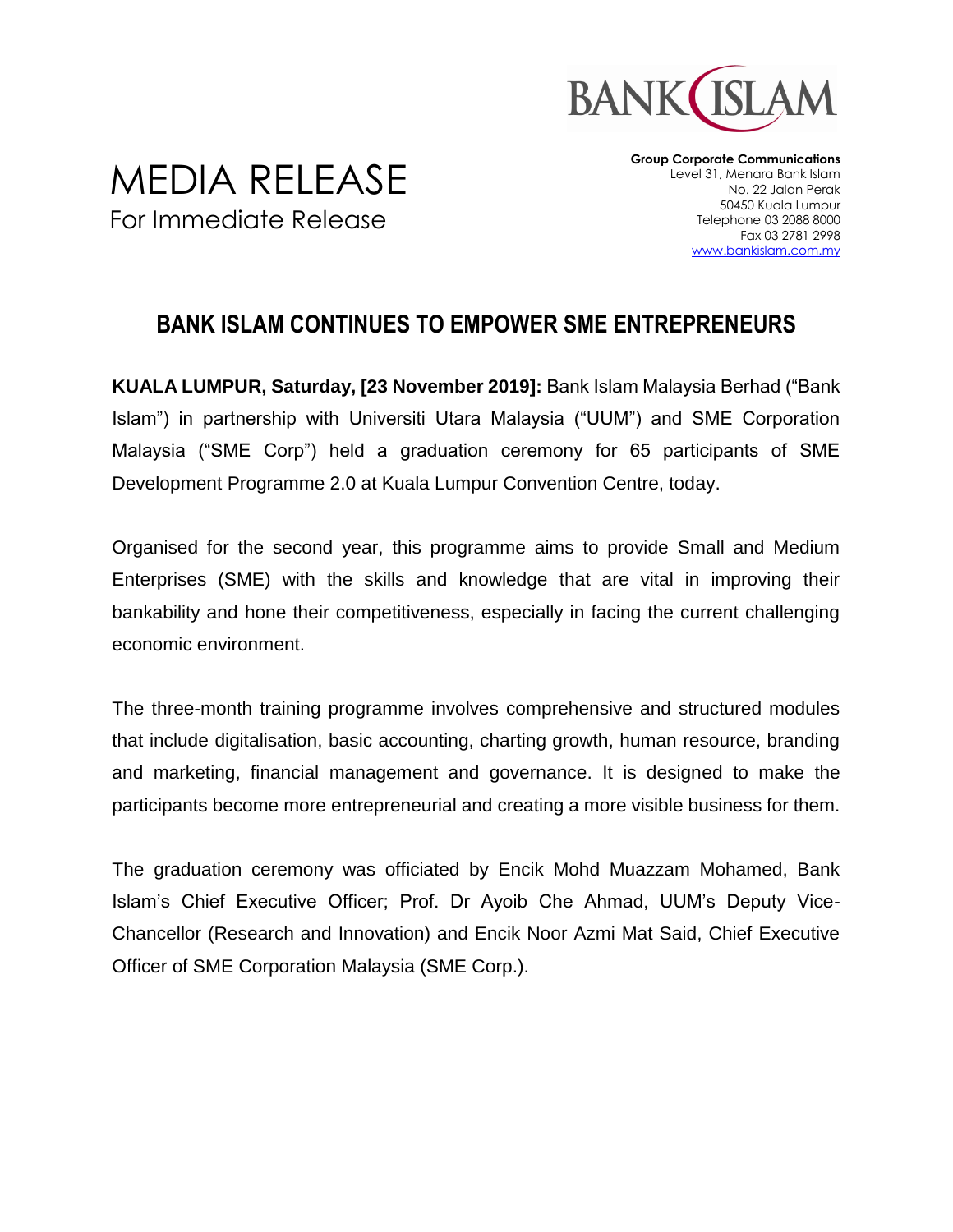Encik Mohd Muazzam said, "SME has been the backbone of Malaysia's economy, contributing 38.3% to GDP in 2018, compared 37.8% the year before. Hence, it is vital to have knowledgeable and skilful entrepreneurs that will continue to contribute to the wellbeing of the country.

"SME Development Programme offers a platform for developing the necessary skills and providing entrepreneurs with valuable insights in building successful enterprises. It is also important for these enterprises to achieve a better rate in credit scoring that will allow them to be more competitive, especially in the global market."

"The enrolment for this programme has been encouraging. We have received double the number of participants for this second cohort. In this current economic climate, more people are willing to take the risk in striking on their own and opening their businesses. We need to equip them with the right know-how so that a more sustainable business can be achieved," he further continued.

Since the introduction of this programme in 2018, UUM has been collaborating Bank Islam in providing the syllabus for the course. This year, SME Corp has been engaged to enhance the curriculum, to make it more relevant to the current business environment.

"We are in planning to continue to do this programme next year, and hopefully, we can collaborate with more experts in this field to further solidify our initiative towards empowering SME in the country," Encik Muazzam explained.

Basing on the Shared Prosperity Vision 2030, a government effort to reduce the nation's income and wealth gap while building and maintaining a sustainable economy, Bank Islam will continue to extend services and contribution to the real economy in supporting economic growth. The vision is aligned with our Value Based Intermediation ("VBI") strategic priorities that put emphasis, among others, on growing the Bank's SME business.